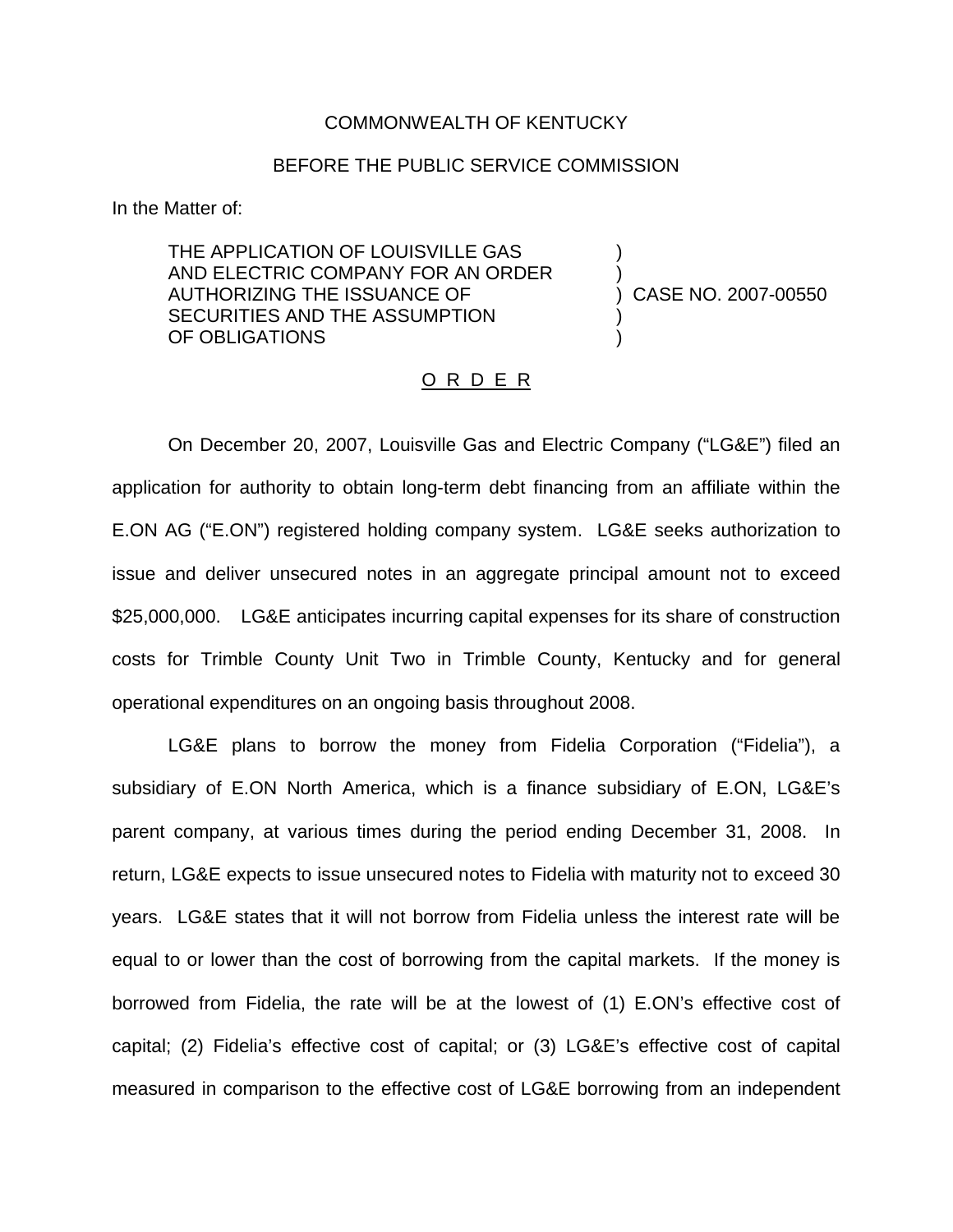third party. The interest rate on its borrowing from Fidelia will be the lower of (a) the average of three quotes obtained from international investment banks for an unsecured bond issued by E.ON with the applicable term of the loan; and (b) the lowest of three quotes obtained by the affiliate company from international investment banks for a secured bond with the applicable term of the loan. LG&E refers to this as the Best Rate Method, which it states will assure that it will not pay more for a loan from Fidelia than it would pay in the capital markets for a similar loan. LG&E also states that it intends to execute notes with each loan entered into with Fidelia stating the interest rate, maturity date and payment terms. Issuance expenses for the loans described herein will not exceed, in total, the sum of \$50,000. As in previous financing cases, LG&E may choose a variable rate in conjunction with interest rate hedging agreements with an E.ON affiliate or with a bank or financial institution.

LG&E also seeks Commission approval to deviate from the filing requirements of 807 KAR 5:001, Section 11(d) and to incorporate by reference only, pursuant to 807 KAR 5:001, Section 5(5), a redacted copy of LG&E's Engineering, Procurement and Construction Contract with Bechtel Power Corporation ("EPC Contract") that has been filed into the record in Case No. 2007-00024 $<sup>1</sup>$  by LG&E's sister utility, Kentucky Utilities</sup> Company ("KU").

807 KAR 5:001, Section 11(d) requires that a copy of LG&E's EPC Contract be annexed to LG&E's application in this proceeding. LG&E states in support of its request that the EPC Contract filed in Case No. 2007-00024 has not been modified in any way

<sup>&</sup>lt;sup>1</sup> Case No. 2007-00024, The Application of Kentucky Utilities Company for an Order Authorizing the Issuance of Securities and the Assumption of Obligations.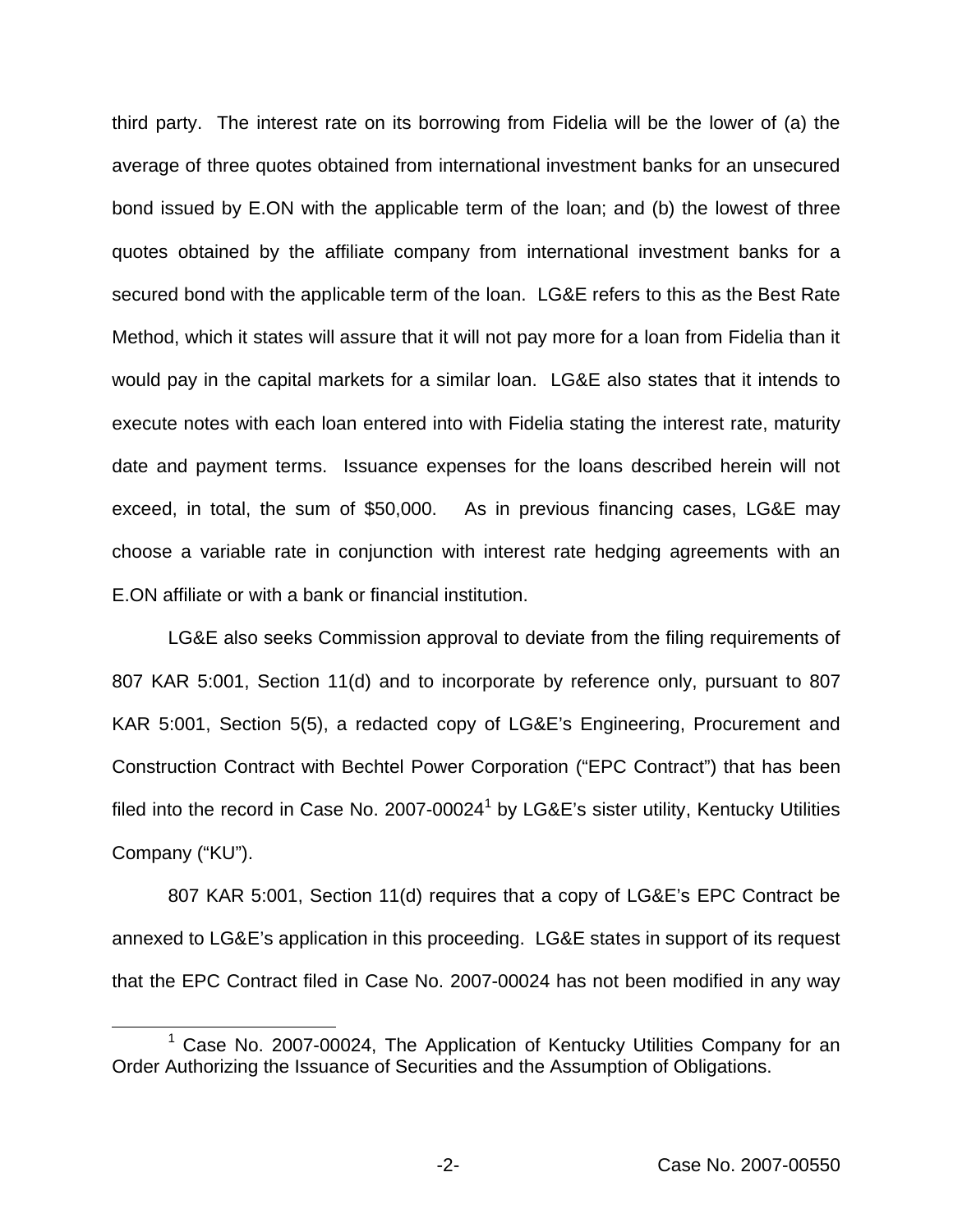since it was filed with the Commission and that the contract was granted confidentiality in that case. If filed in this case, LG&E would request the same confidential treatment for portions of the contract for the same reasons it has been granted to KU in Case No. 2007-00024.

The Commission, having considered the evidence of record and being otherwise sufficiently advised, finds that good cause has been shown to grant LG&E's motion for deviation and for incorporation of the EPC Contract by reference only pursuant to 807 KAR 5:001, Section 5(5). The Commission further finds that the proposed issuance of securities and the assumption of obligations in connection therewith as set out in LG&E's application is for lawful objects within the corporate purposes of LG&E's utility operations, is necessary and appropriate for and consistent with the proper performance of its service to the public, will not impair its ability to perform that service, is reasonably necessary and appropriate for such purposes, and should therefore be approved.

IT IS THEREFORE ORDERED that:

1. LG&E's motion for deviation from the filing requirements of 807 KAR 5:001, Section 11(d) and for incorporation by reference is granted.

2. The redacted EPC Contract contained in the record of Case No. 2007- 00024 shall be made a part of the record in the instant proceeding by reference only, pursuant to 807 KAR 5:001, Section 5(5).

3. LG&E is authorized to obtain long-term debt in an aggregate amount not to exceed \$25 million, as set forth in its application.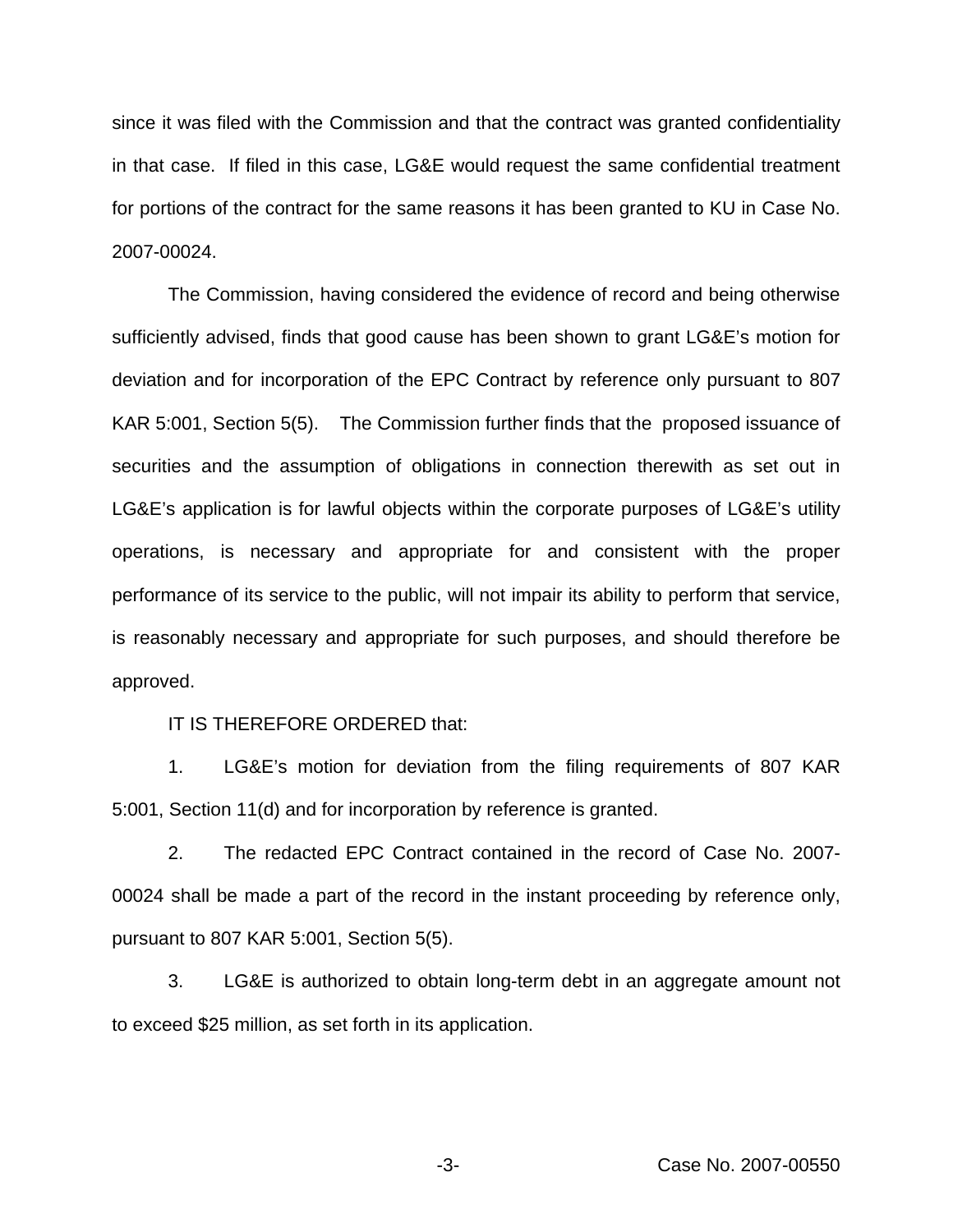4. LG&E shall obtain an interest rate from Fidelia that is no greater than the lowest available rate that LG&E may obtain from any other source.

5. LG&E is authorized to execute, deliver, and perform its obligations under the loan agreements with Fidelia.

6. The proceeds from the transactions authorized herein shall be used only for the lawful purposes set out in the application.

7. LG&E shall agree only to such terms and prices that are consistent with this Order and that produce the lowest cost financing.

8. LG&E shall, within 30 days from the date of issuance, file with this Commission a statement setting forth the date or dates of issuance of the securities authorized herein, the price paid, the interest rate, and all fees and expenses, including underwriting discounts or commissions or other compensation, involved in the issuance and distribution. LG&E shall also file documentation showing the quotes that it relied upon to determine the lowest interest rate.

Nothing contained herein shall be construed as a finding of value for any purpose or as a warranty on the part of the Commonwealth of Kentucky or any agency thereof as to the securities authorized herein.

-4- Case No. 2007-00550